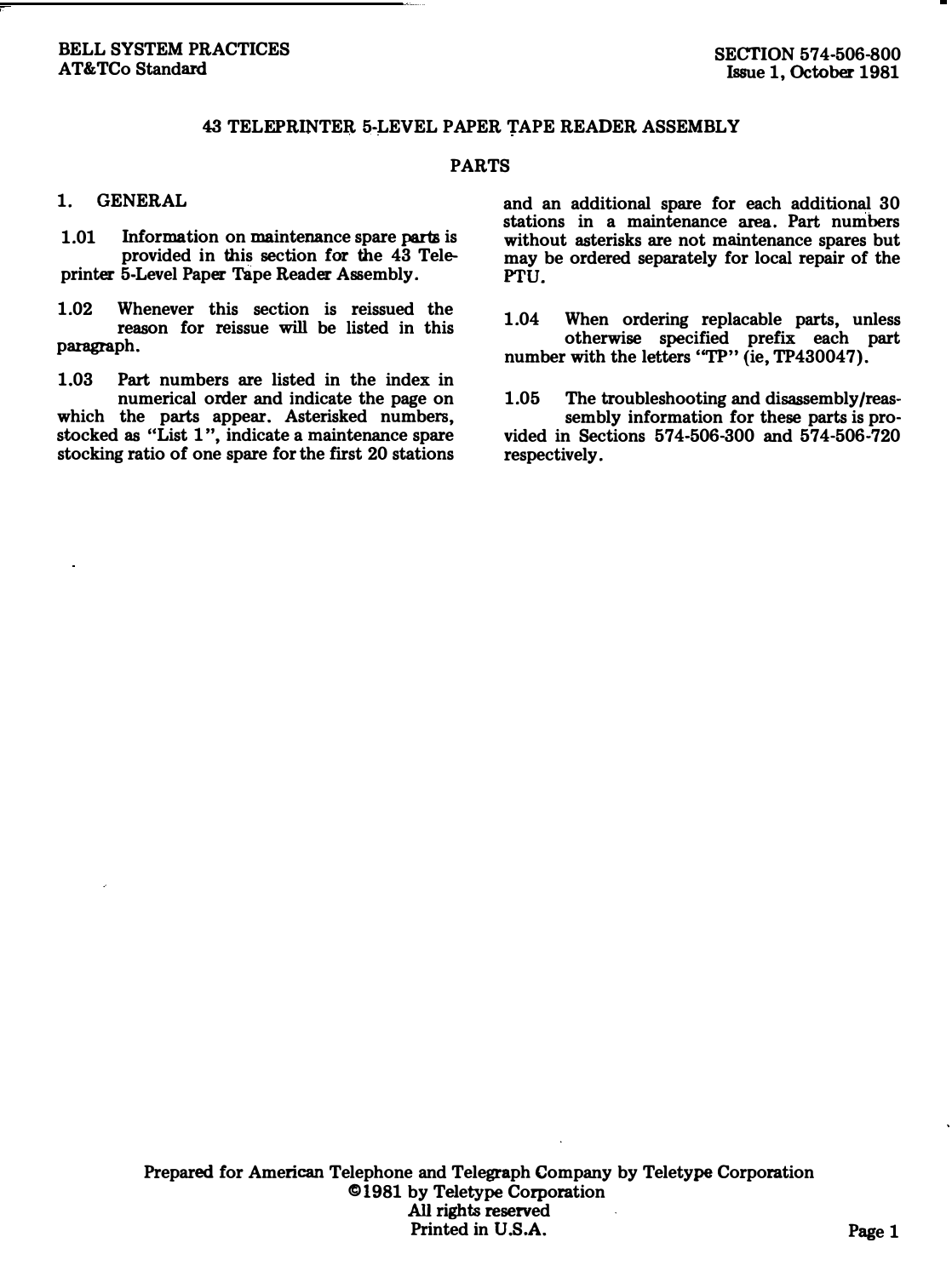# 2. PARTS